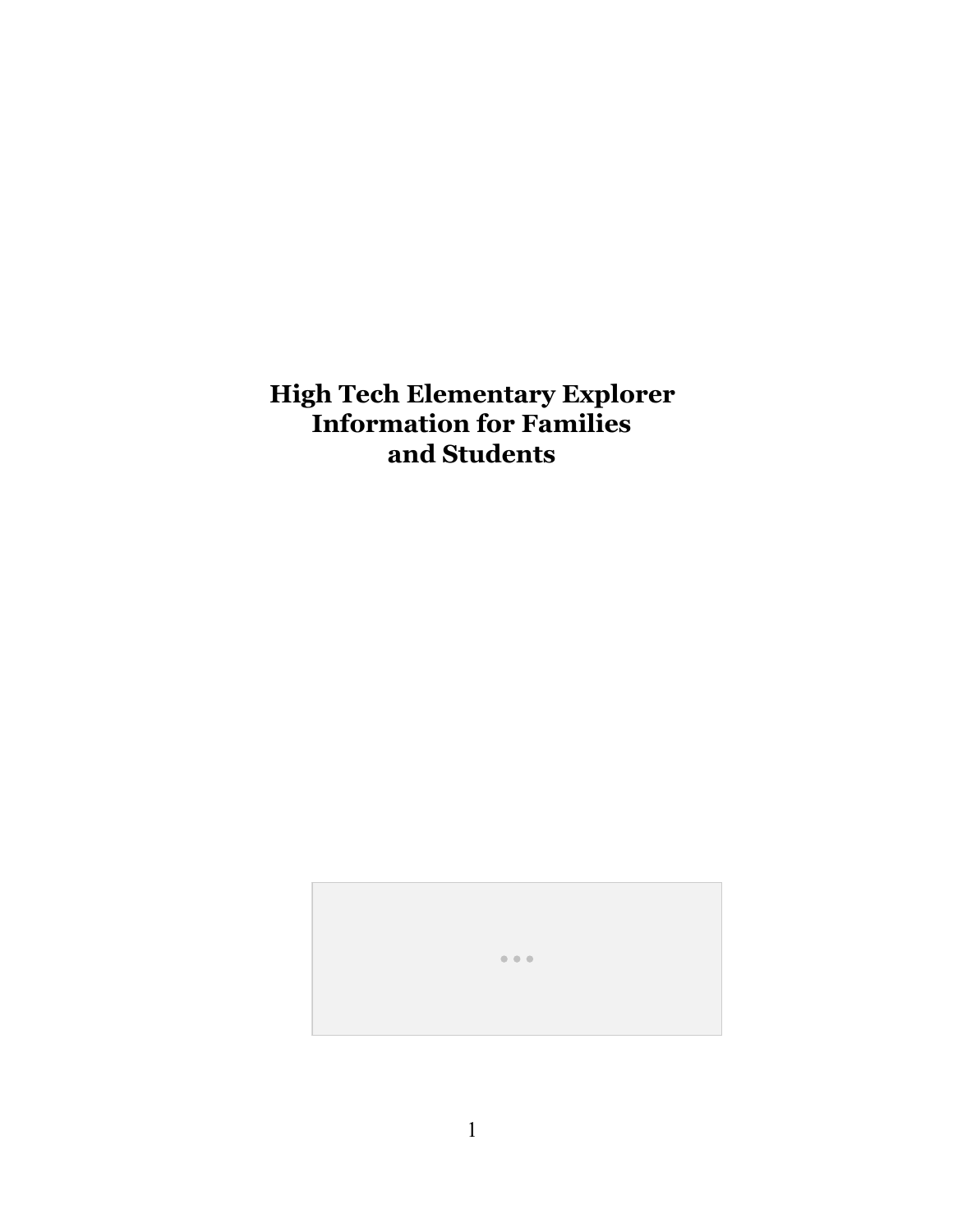# **TABLE OF CONTENTS**

| Unique Aspects of High Tech Elementary Explorer | 3  |
|-------------------------------------------------|----|
|                                                 |    |
|                                                 | 12 |
|                                                 | 13 |
|                                                 | 14 |
|                                                 | 16 |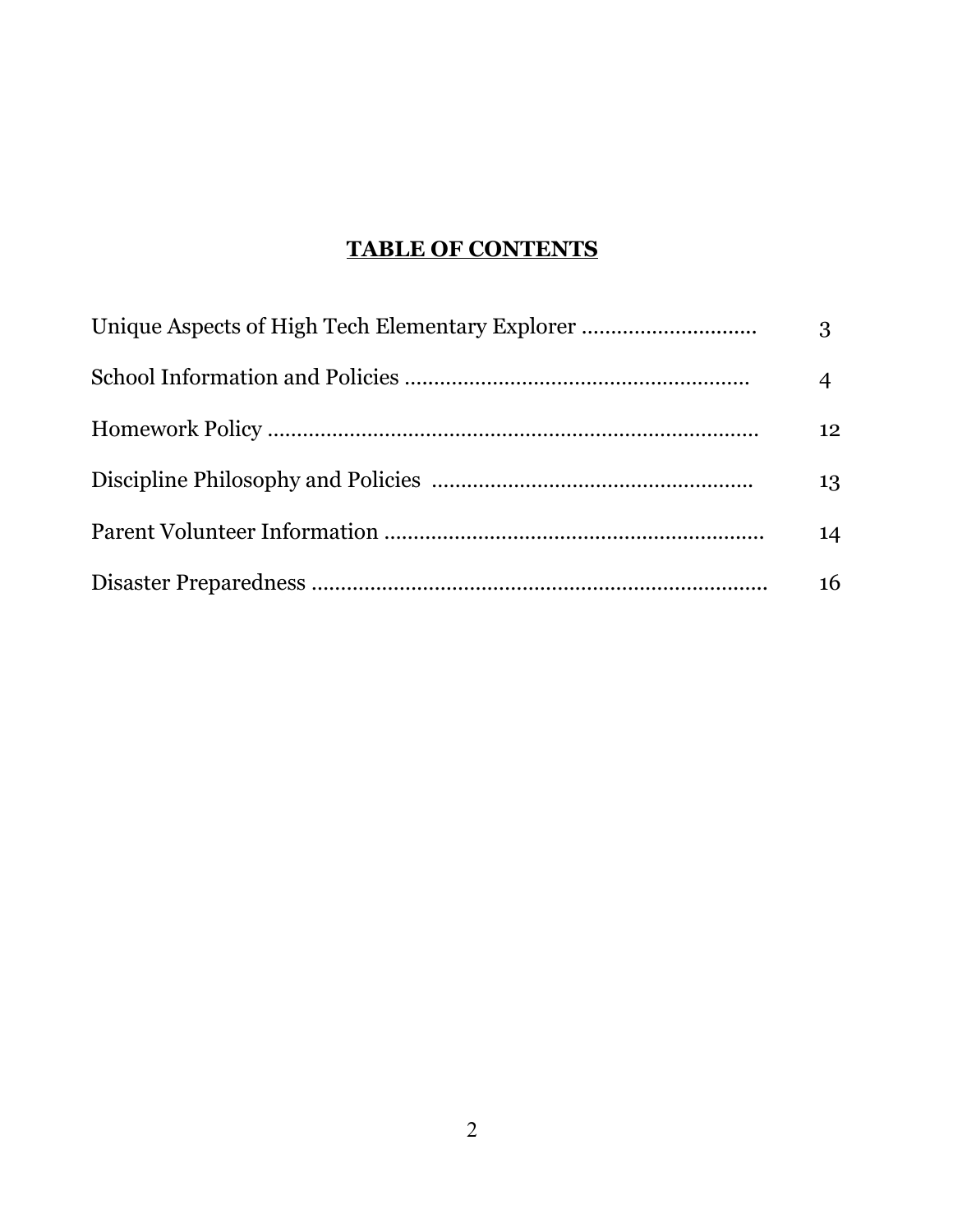## **UNIQUE ASPECTS OF HIGH TECH ELEMENTARY EXPLORER (HTeX or Explorer)**

HteX is an independent public school, founded in 2000, that serves 350 students enrolled by lottery from across San Diego.

Explorer's mission is to create caring, confident learners in a compassionate learning community that respects and values the different interests, abilities, learning styles, ethnic diversity, and cultural backgrounds of each child.

#### **WHAT MAKES EXPLORER UNIQUE?**

Academic studies at Explorer take the form of projects, which engage students in research, content learning, field work, and exhibitions. During project work, students engage in challenging and open-ended questions that are important to them and to the adult world. Students' work culminates in products and presentations that have an authentic audience, often beyond the school's walls. Explorer teachers seek out student passions in order to design rich learning experiences, both in content and in social and emotional interactions. Explorer students see school as a place where they can ask big questions, where they can collaborate and create, and where they work to change the world.

Explorer's social and emotional learning practices are central to the school's goal of developing a community of confident, inspired learners. Social and emotional learning happens throughout the day as teachers model appropriate behaviors and guide students' communication. Teachers model conflict resolution skills with children, and lead children through the steps of resolving conflicts between themselves. Class meetings every morning and afternoon help each class develop as a supportive learning community. Communication skills and ethical behavior are all modeled and discussed during class meetings. Students have opportunities to share appreciations, feelings and ideas with fellow students in a supportive atmosphere and to reflect on their experiences.

Explorer teachers work together to make our language and interactions with children consistent. Each teacher develops a positive classroom culture, which in turn is consistent with the school-wide culture. We see our academic curriculum, with its focus on real world projects, collaborative and creative work, critical thinking, understanding multiple perspectives, honoring student voice and choice, and service learning, as closely linked to the school's social and emotional curriculum.

Consistent with our goals to develop student leadership, voice, and responsibility, many parent-teacher conferences at Explorer are student led. Teachers provide a structure and scaffolding in which students can show their work, reflect on their strengths and challenges, and set goals for the future.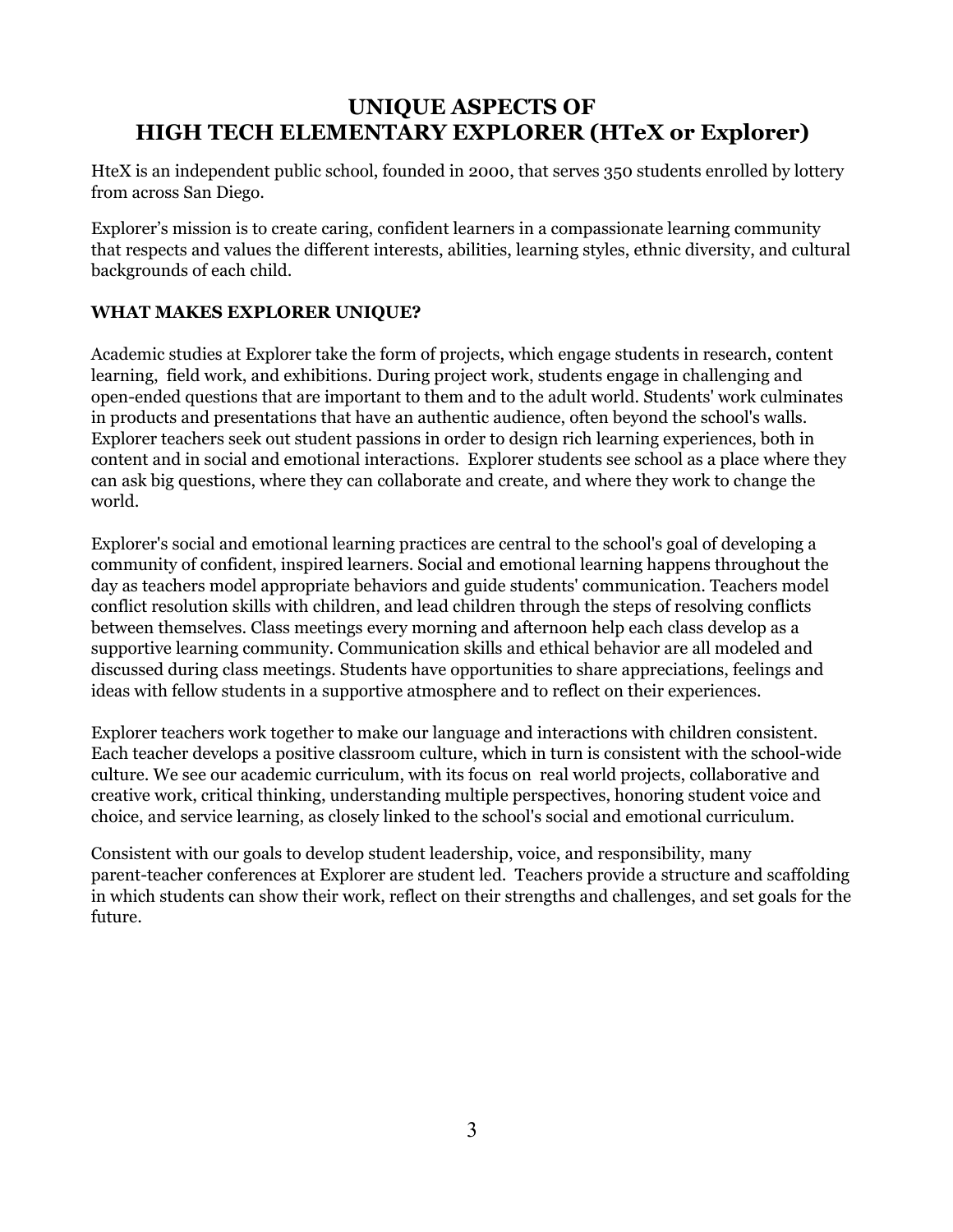## **SCHOOL INFORMATION AND PROCEDURES**

#### **Arrival and Dismissal Policy**

School begins at 9:05 am. Before school care is available starting at 7:30; the rest of the school will be open at 9 am. School ends at 3:40 pm Monday, Tuesday, Thursday and Friday and at 12:45 pm on Wednesdays. If your child is late, please stop by the front office on your way in. Doors to Explorer School will be locked at 4:00 pm every day; 1 pm on Wednesdays. If you will be picking your child up after these times, please enter and exit through the side gate to the playground. The Truxtun Street doors (yellow hallway doors) are to remain locked throughout the school day. You may exit through the yellow hallway doors at the end of the day only. For the safety of your children, hallways are closed when teachers are no longer supervising and students are never allowed to leave Explorer School without an adult or a signed waiver giving permission to a sibling.

#### **WEDNESDAY is a MINIMUM DAY with 12:45 pm DISMISSAL**

#### **Attendance Policy**

All classes begin each day with a morning meeting. This meeting fulfills many objectives including building community, sharing with one another, and imparting important academic information.

**It is essential that children be at school on time each day at 9:05 am**. When children enter the classroom late, it is difficult for learning to successfully begin. It is also difficult for a child to enter when a meeting is in progress or work is ongoing. **If a child is tardy or you need to pick your child up early, please stop by the office to sign your child in/out.**

Our attendance policy is that any student who has missed ten consecutive days of school, without any contact between their family and the school, will be withdrawn from the school. Any student who has been so withdrawn may reapply for admission for the next school year, but acceptance is not guaranteed.

Our policy also states that any student who is tardy in excess of 8 times will receive a warning by letter. If the student continues to be tardy after the receipt of this letter, a meeting will be held between the Principal and the parents. If after the meeting, the student continues to be tardy, 2 additional warning letters will be sent home. After the 3 letters, if a student continues to be tardy they may be withdrawn from school. Any student who has been so withdrawn may reapply for admission for the next school year, but acceptance is not guaranteed.

#### **Illness Policy**

For the protection of your children and our staff, we must ask you to carefully read our Illness Policy. Please keep your child home if he or she has:

- ♦ A fever. A child should stay home until he/she has a normal temperature for 24 hours.
- ♦ An unusual rash that may be a symptom of a contagious disease.
- ♦ A contagious disease such as measles, mumps, roseola, or chicken pox.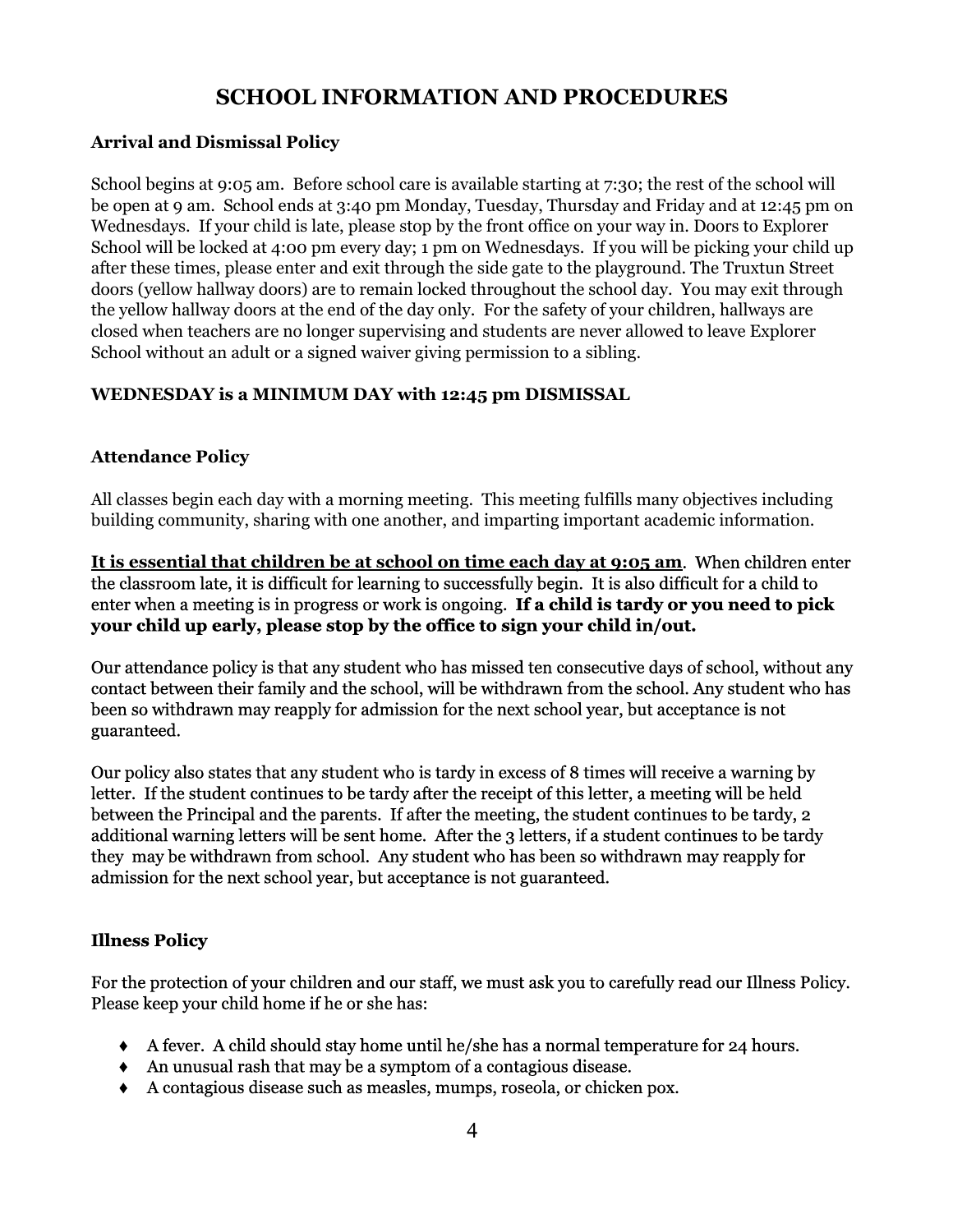- ♦ An eye infection with discharge or that is unusually red. After being examined by a physician and placed on medication, your child may return.
- ♦ An ear or throat infection. Once examined, on medication, and comfortable, your child may return.
- ♦ A cold. Your child should stay home until the symptoms of a cold such as coughing, sneezing, watery eyes and thick, green mucous secretions have subsided.
- ♦ Diarrhea and/or symptoms of flu. A child who has been vomiting, and /or has had diarrhea must be symptom free for at least 24 hours before returning to school.
- $\leftrightarrow$  A persistent, hacking cough.
- ♦ Been breathing rapidly or noisily with effort.
- ♦ Head lice and/or nits (lice eggs) on the shafts of the hair. Your child may return to school once all head lice and nits are removed. Explorer has a NO NIT policy.

You will need to assess the comfort of your child before leaving for school. If your child has been listless, complains of a headache, is pale, or unusually irritable, then this would be a good day to stay home.

#### **Please call the school office no later than 10 am at (619) 795-3600 if you keep your child home due to illness or for any other reason. If you have to leave a message, please leave the following information:**

- **● Child's Name**
- **● Teacher's Name**
- **● Specific illness, i.e. cold, flu, etc.**

#### **Even if you notify your child's teacher of the above, please contact the front office with this information as well.**

The staff needs to be aware of the illnesses which may be present among children. Please remember to keep your emergency information up to date. You will be contacted if your child becomes ill at school.

#### **Wellness Policy**

HTeX is committed to providing a school environment that promotes and protects children's health, well-being, and ability to learn by supporting healthy eating and physical activity.

Goals for Nutrition Education:

- Nutrition education is offered at each grade level as part of a sequential, comprehensive, progressive project-based program designed to provide students with the knowledge and skills necessary to promote and protect their health
- Nutrition education is part of classroom instruction in subjects such as physical education and science
- Students will enjoy developmentally-appropriate, culturally-relevant, participatory activities, such as farm visits and the Explorer's school garden program
- Fruits, vegetables, whole grain products, low-fat and fat-free dairy products, healthy food preparation methods, and health-enhancing nutrition practices will be promoted
- Explorer students will receive education in caloric balance between food intake and energy expenditure (physical activity/exercise)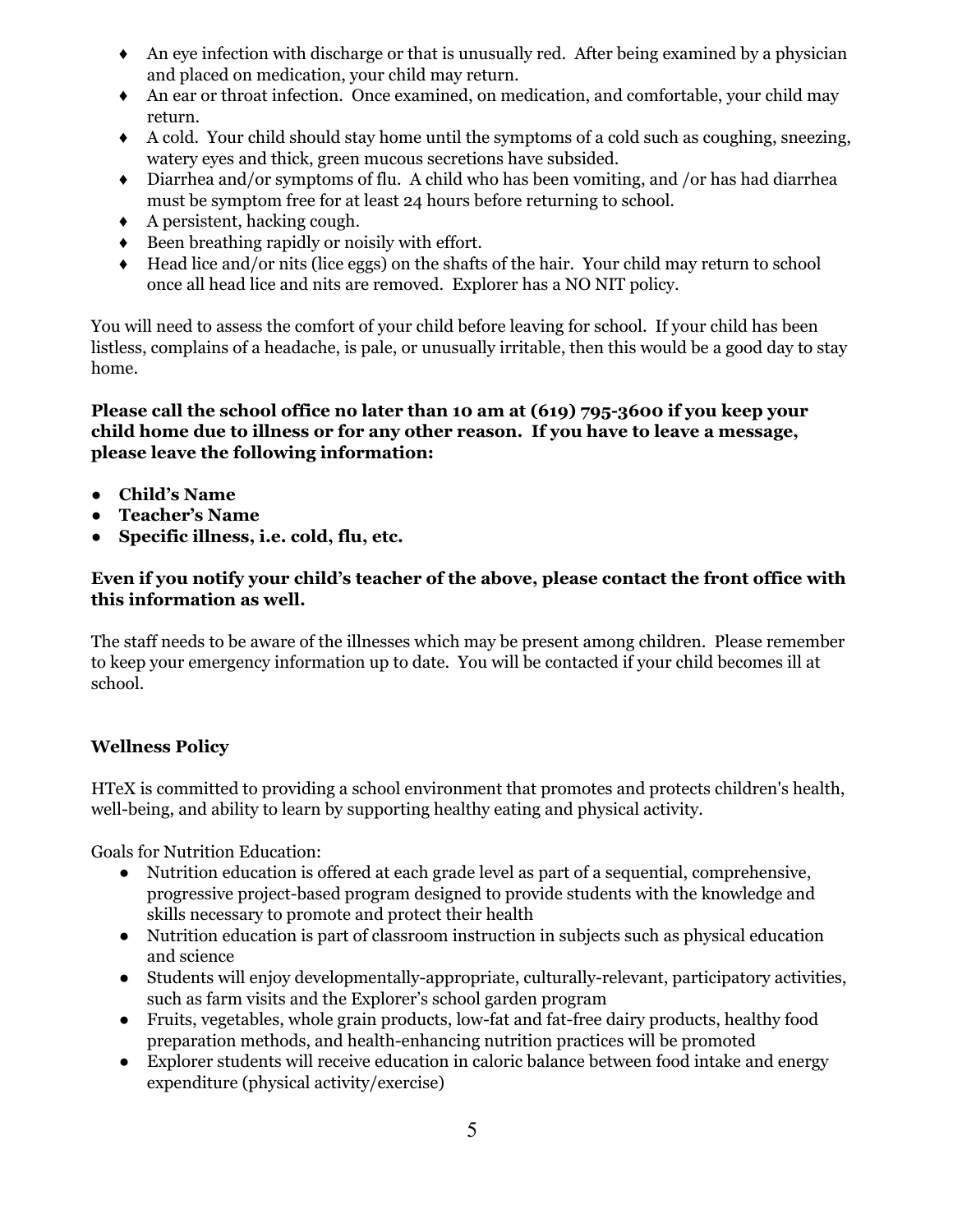Goals for Physical Activity:

- $\bullet$  1<sup>st</sup> through  $5<sup>th</sup>$  grade students will have two 20 minute recesses each day with free play time
- Kindergarten students will have two half hour recesses with free play time each day
- For 100% of fifth grade students to pass standard physical fitness test *Fitness Gram*
- Teachers and other Explorer community members will not use physical activity (*e*.*g*., running laps, pushups) or withhold opportunities for physical activity (*e*.*g*., recess, physical education) as punishment
- Explorer will offer a range of activities that meet the needs, interests, and abilities of all students, including boys, girls, students with disabilities, and students with special health-care needs

Guidelines for all Food and Beverages on School Campus:

- Be appealing and attractive to children
- Be served in clean and pleasant settings
- Meet, at a minimum, nutrition requirements established by local, state, and federal statutes and regulations
- Will provide students with at least 20 minutes to eat after sitting down for lunch
- Lunch is scheduled at an appropriate time for all students between 12 and 1 each day
- Explorer never schedules tutoring, clubs, or organizational meetings or activities during mealtimes, unless students may eat during such activities
- Lunch periods always follow recess periods (recess is from 10 to 10:40 and lunch begins at 12)
- Will provide students access to hand washing or hand sanitizing before they eat meals or snacks
- Explorer will take reasonable steps to accommodate the tooth-brushing regimens of students with special oral health needs (*e*.*g*., orthodontia or high tooth decay risk)
- A nutrition poster and wellness policy will be displayed in the lunch room for the Explorer community to view
- Explorer's National School Lunch Program will offer organic when available and always serve fresh vegetables and fruit each day, healthy carbohydrates, lean protein and a vegetarian option each day
- Serve fat-free and 1% milk options daily
- There are water fountains located throughout the school and on the playground including water fountains present within 10 feet of where lunch is served daily
- During lunch, students will be offered a minimum of five food elements each day. Once students have chosen the elements they want, these elements will be portioned and served by food servers
- Only those students who choose at least 3 of the 5 to 6 food elements offered daily for lunch will be counted as reimbursable lunches
- Vending machines will not be available to students of Explorer School. The only food provided to students by Explorer during school hours will be that food provided during lunch as part of our official National School Lunch Program
- Families are encouraged to provide a nutritious snack each day for their student. Explorer will have a limited amount of nutritious snacks available in the front office for *emergencies only* during snack/recess time 10 am to 10:40 am
- For food provided by Explorer families during school hours for birthdays and classroom parties, we encourage our parents to provide healthy alternatives such as whole grain products, fresh fruit and vegetables and we encourage Explorer teaching staff to limit celebrations to once a month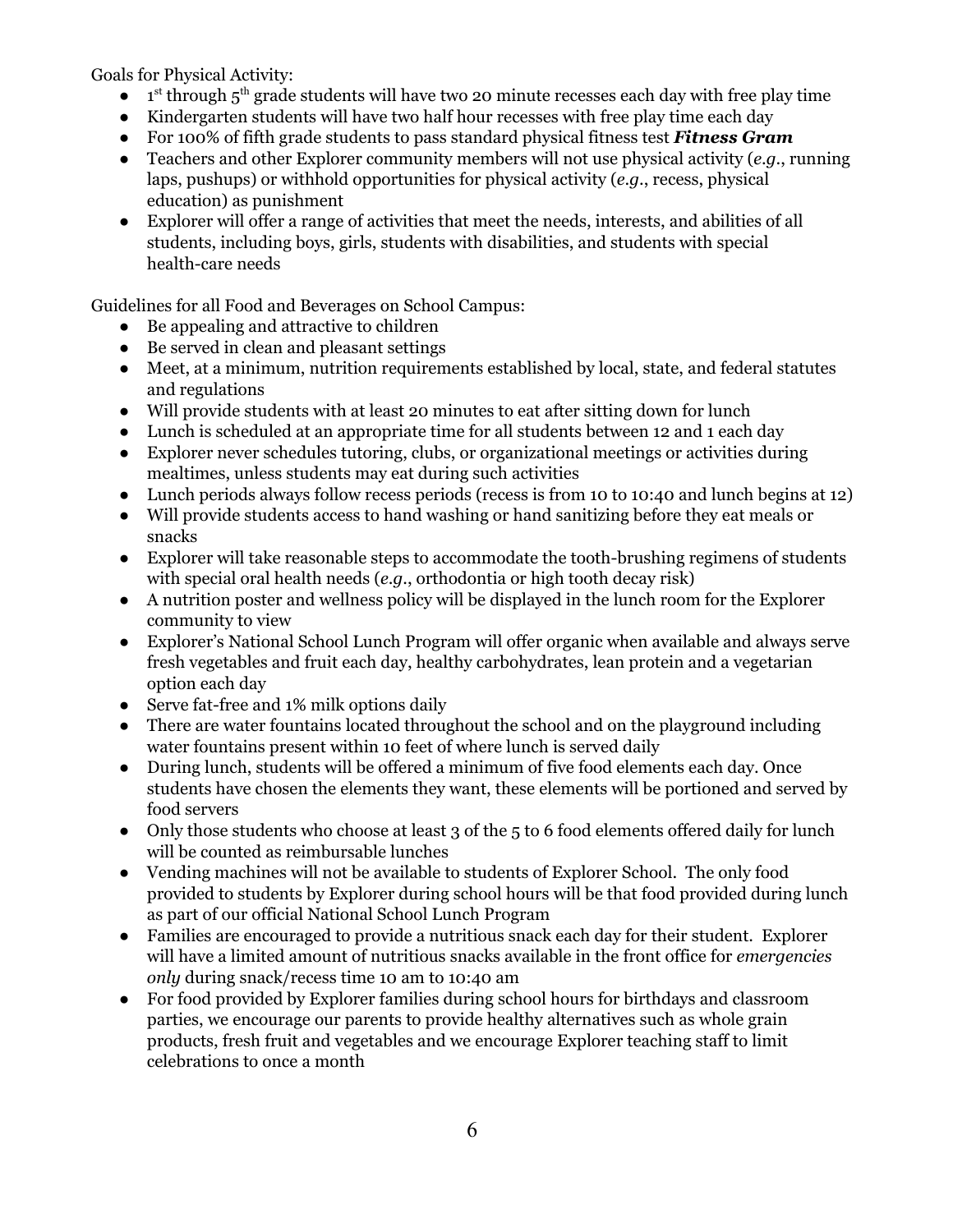- Any fundraising activities that involve food will take place off Explorer School's campus and not during school hours
- Explorer discourages students from sharing food or beverage with one another during lunch or snack times, given concerns about allergies and other restrictions on some children's diets
- Explorer will not use food or beverages as rewards for academic performance or good behavior (unless this practice is allowed by a student's individual education plan (IEP), and will not withhold food or beverages (including food served during lunch) as a punishment
- All decisions made regarding distribution of food at Explorer as noted above are based on high nutrition goals and standards and not made for profit purposes

Guidelines for Reimbursable School Meals

- We assure that guidelines for reimbursable school meals shall not be less restrictive than regulations and guidance issued by the Secretary of Agriculture pursuant to subsections (a) and (b) of section 10 of the Child Nutrition Act (42 U.S.C. 1779) and section  $9(f)(1)$  and  $17(a)$ of the Richard B. Russell National School Lunch Act (42 U.S.C. 1758(f)(1), 1766(a)0, as those regulations and guidance apply to schools
- We assure that all students regardless of eligibility status will receive the same nutritious National School Lunch Program meal served daily
- We assure that only reimbursable meals will be counted (i.e. those meals that include at least 3 food items from the 5 to 6 daily lunch options)

Other School-Based Activities that Promote Student Wellness:

- Yearly Jog-a-Thon to promote physical activity
- Yearly Field Day to promote physical activity
- Farm visits made by individual classrooms when appropriate
- School garden projects
- Hearing and Vision tests
- Aftercare enrichment classes/activities offered after school such as Yoga, Karate, walks to the park, free play time, organized sports

Plan for Measuring Implementation of Explorer's Wellness Policy:

- The Director of the school is charged with the operational responsibility for ensuring that the school meets Explorer's Wellness Policy expectations
- Explorer will periodically survey students and parents about its lunch program and all other nutrition and wellness education and activities

Participation of Explorer Community in Explorer's Wellness Policy:

- Explorer will engage students, parents, teachers, food service professionals, health professionals and other interested community members in developing, implementing, monitoring, and reviewing nutrition and physical activity policies
- Explorer will share information about the nutritional content of meals with parents and students. These will be made available on the Enrichment/Aftercare room menu wall near the lunch service area
- **●** Assessments will be repeated every three years to help review policy compliance, assess progress, and determine areas in need of improvement. As part of that review, Explorer will review all nutrition and physical activity policies; provision of an environment that supports healthy eating and physical activity; and nutrition and physical education policies and program elements. Explorer will revise the wellness policies and develop work plans to facilitate their implementation when necessary
- This Wellness Policy will be posted at all times in the lunch service area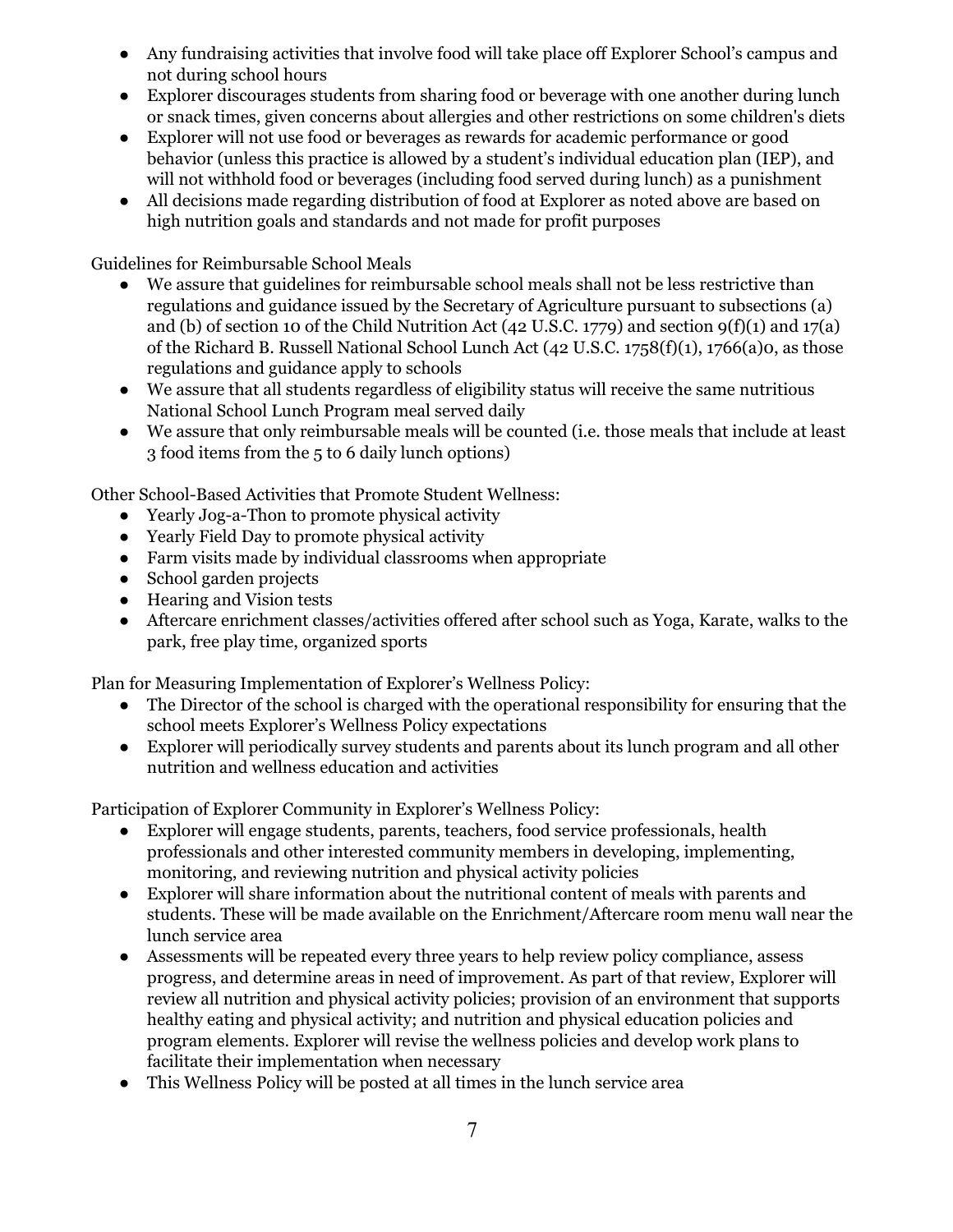#### **Snack Policy**

Please provide a nutritious snack for your child each day that includes whole grain, fruit and/or vegetables. Teachers will have a limited amount of nutritious snacks available in the classroom for *emergencies only*. Explorer discourages students from sharing their food or beverage with one another during lunch or snack times, given concerns about allergies and other restrictions on some children's diets.

#### **Lunch Policy**

Explorer provides a catered nutritious National School Lunch Program for children for a fee. Forms are sent home twice a year two weeks prior to each semester to sign up for hot lunches. If you do not sign up for hot lunch, please pack a healthy lunch daily for your child. Because we know lunches are left at home or misplaced at school from time to time, we do provide *emergency*lunches for a fee of \$4.50 per lunch and only .40 per lunch for reduced lunch status students. Please check your child's hot lunch account periodically in PowerSchool and pay any fees due to the front office of Explorer School.

We have a School Meal Application available for those families who believe they might qualify for free or reduced priced lunches. You must be pre-approved for free or reduced lunches through the Explorer School office before signing up for free or reduced lunches using our Hot Lunch Registration Form.

Explorer is required to select a sample of three percent of the total approved Free/Reduced-Price applications on file October 1 to audit. If your family is selected during this process, you will be asked to provide more information to verify your eligibility for free or reduced price lunches.

#### **All benefit changes that are a result of VERIFICATION are made within the required timeframes**:

- 3 **operating**days for increase in benefits (Paid ➔ Reduced-Price, Paid ➔ Free, or Reduced-Price  $\rightarrow$  Free)
- 10 **calendar**days for decrease in benefits (Free ➔ Reduced-Price, Free ➔ Paid, or Reduced-Price  $\rightarrow$  Paid)

In accordance with Federal law and U.S. Department of Agriculture policy, this institution is prohibited from discriminating on the basis of race, color, national origin, sex, age, or disability. To file a complaint of discrimination, write USDA, Director, Office of Adjunction, 1400 Independence Avenue, SW, Washington, DC 20250-9410 or call toll free (866) 632-9992 (voice). Individuals who are hearing impaired or have speech disabilities may contact USDA through the Federal Relay Service at (800) 877-8339; or (800) 845-6136 (Spanish). USDA is an equal opportunity provider and employer.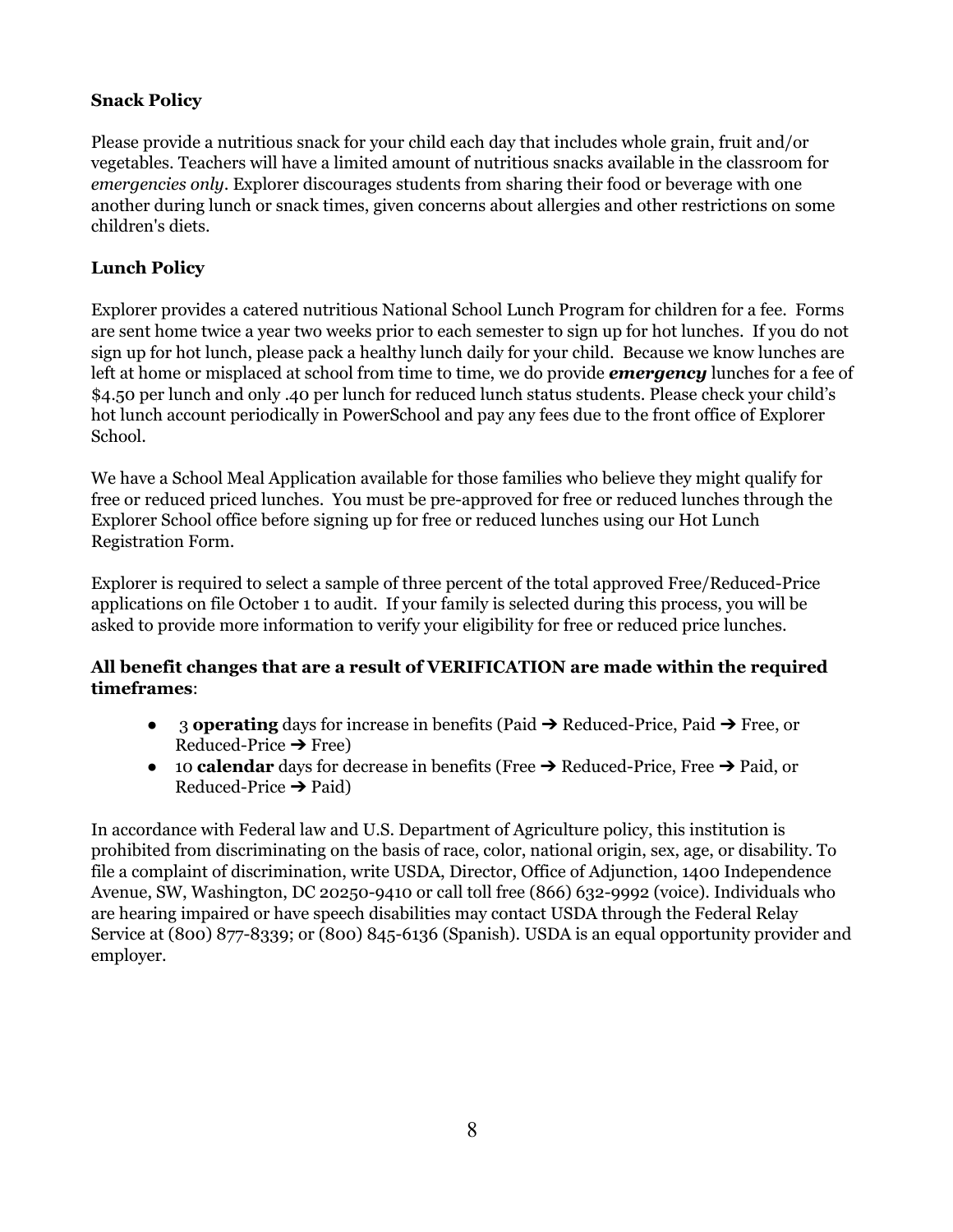#### **Aftercare Policy**

Explorer's before and aftercare program runs from 7:30 am to 9:00 am and 3:40 pm to 6 pm every day. On Wednesdays, aftercare runs from 12:40 pm to 6 pm. Children not picked up in front of their classroom by 3:45 pm will be escorted to aftercare.

Before and after school care is available to all children on a sliding fee scale. Emergency drop in care is available as well. Children must remain in aftercare until an adult signs them out. Parents may sign a waiver which permits an older sibling to pick up a child from school or aftercare.

If you think your family might qualify for FREE or REDUCED aftercare, please fill out a School Meal Application form for pre-approval through the Explorer School office.

A nutritious snack will be served during aftercare between 4 and 4:30 pm each day in the form of fruit, vegetables, whole grains and water free of charge to all students who remain in aftercare at that time.

#### **School Communications**

The HTeX School office sends an update each Friday called the *Explorer News*which has reminders, calendars and information about the various activities and events occurring at Explorer. In addition to the Explorer News, you will receive informational emails during the week. Please make sure that we have your correct email address so that you will receive these updates and set your email program to accept all emails from [pcamarda@hightechhigh.org](mailto:pcamarda@hightechhigh.org) or [bchown@hightechhigh.org](mailto:bchown@hightechhigh.org)

Explorer maintains a website with general school information and an updated school calendar at http://www.hightechhigh.org/schools/HTEX. This website has an up-to-date school calendar which includes the hot lunch menu updated monthly.

You will receive a communication from the Connect-Ed. Emergency Phone System at the beginning of the school year as a test of this system. If after receiving your test Connect-Ed call, you would like to change the number or add an additional number, please let the front office know. A total of two numbers can be called. In the event of a "real" emergency, we will use this system to contact you.

#### **Birthday Policy**

Since our school is small, we need to be especially sensitive to children's feelings about celebrations and parties. We encourage celebrations of children's birthdays with a nutritionally healthy snack choice of whole grain products, fresh fruit and vegetables in the classroom. Explorer also encourages its teaching staff to hold only one celebration per month. For out-of-school parties, when the entire class is not invited, please mail invitations to the invited children's homes rather than deliver them in school. We expect you will be careful to be inclusive as children's feelings are often hurt when they are left out.

#### **School Visit Policy**

Parents are encouraged to make regular visits and volunteer at Explorer School. In order to monitor safety, we would like parents to sign in at the front office before going to the classroom.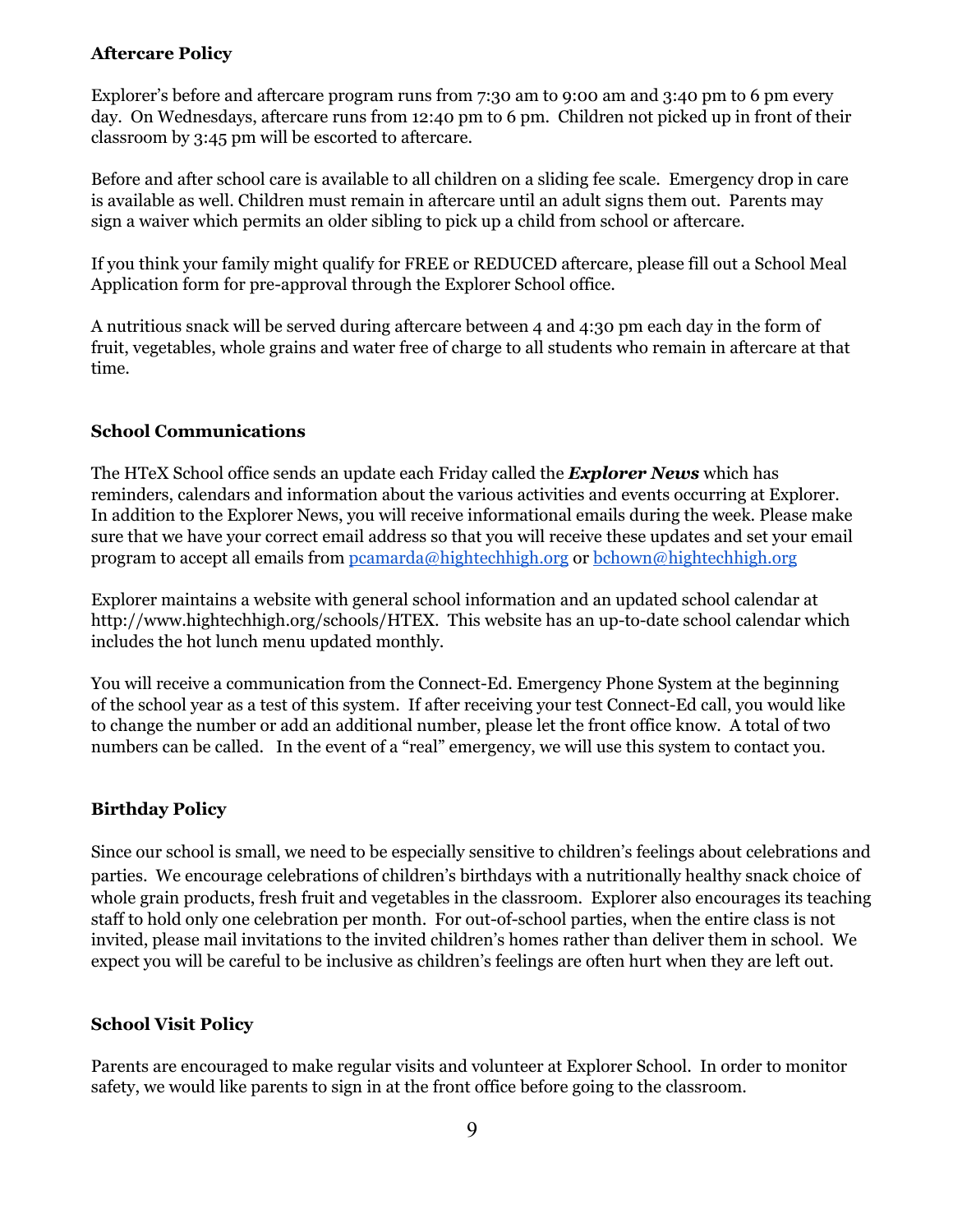#### **Field Work Trip Policy**

Field work complements learning. It offers students a way to meaningfully connect curriculum to experience. To participate in a field work trip, all students must have a signed field trip permission slip. Each trip requires its own permission slip. These will be sent home prior to the trip by your child's teacher and must be signed by a parent or guardian. If you would like to volunteer to drive for a field trip, please provide the front office with a copy of your vehicle insurance card, the declarations page of your insurance policy showing liability coverage, vehicle registration, and fill out the Driver Information section on the Permission Form. The forms you provide will be kept on file in the front office. Please drop off a new copy if any information changes.

Sack lunches are provided to all full price prepaid, reduced price and free status students when they will be off campus on a field trip during the normal lunch service time. Prepaid students with full-price status will receive a sack lunch for only those days they have prepaid for. All sack lunches contain the same nutritional food items and are considered a complete reimbursable meal by the National School Lunch Program.

#### **Social Media Guidelines**

If you are taking pictures at school or on field work trips, please be aware that many parents are not comfortable with having their child's photograph on facebook or any other social media. Please post only your own child's photos or ask permission of other parents if you want to post their child's photo.

#### **Returned Check Policy**

All bank fees and amounts due will be your responsibility if the bank returns a check as a non-sufficient funds (NSF) check. The bank charge is currently \$25 in addition to the amount of the NSF check. If a NSF check occurs a second time, you will be asked to pay with cash, cashier's check or money order for any future payments to Explorer.

#### **Parent Directory Use Policy**

The Parent Directory information, including names, addresses, phone numbers and emails, is provided as a courtesy to our families. Its sole purpose is to connect families for school-related matters. Please do not use the directory to solicit non-school related business. You may opt out of being included in the parent directory during your registration.

#### **Parking Policy**

Explorer has only limited parking available for student pick-up and drop-off. If you choose to park in the lot in front of the school OR in Lot E-1 (across from the school) please be aware that you are only permitted to park in spaces marked "Visitor." Parking in any other space may result in a ticket. If no "Visitor" spaces are available, there is ample street parking in the residential neighborhood on the other side of Farragut Road.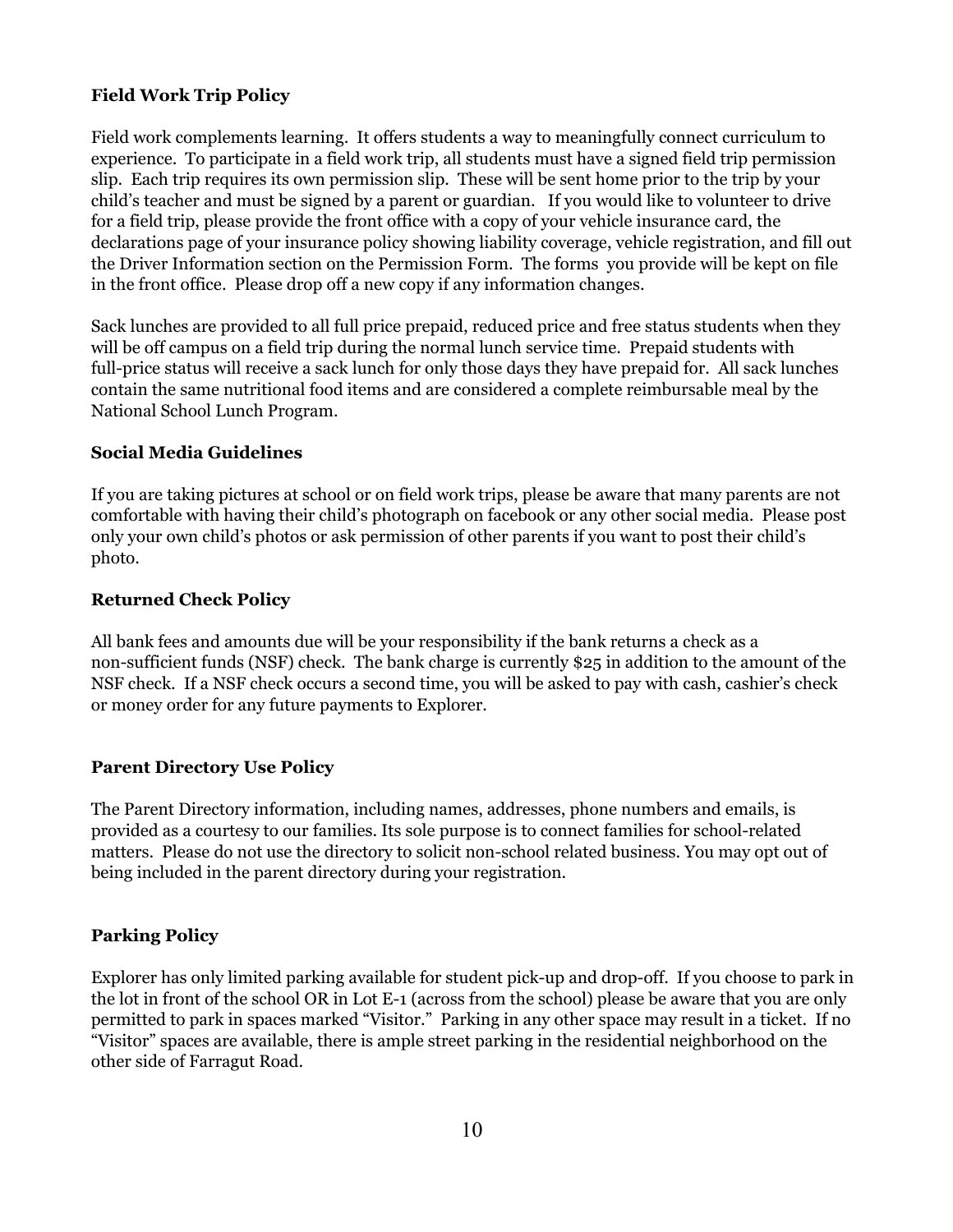#### **Photography Policy**

From time to time, photos and video of children learning will be featured on Explorer's website or may be used to help train other teachers. Parents who wish to exclude their children from being photographed need to let the front office of Explorer know. For parents who may be taking their own photos at school or on field work trips, please be aware that other parents may not be comfortable with posting such photos on social media. Please limit any social media posting to your own children.

#### **Walking Field Trip Policy**

Occasionally our teaching staff will take students to one of the High Tech schools to see a performance or view a project, to the grassy areas surrounding the High Tech schools or to one of the many businesses located here within Liberty Station. Because all of these locations are within walking distance and do not require use of automobile transportation, we do not require a field trip form for each walking field trip within Liberty Station. Parents who wish to exclude their children from these walking field trips need to let the front office of HTeX know.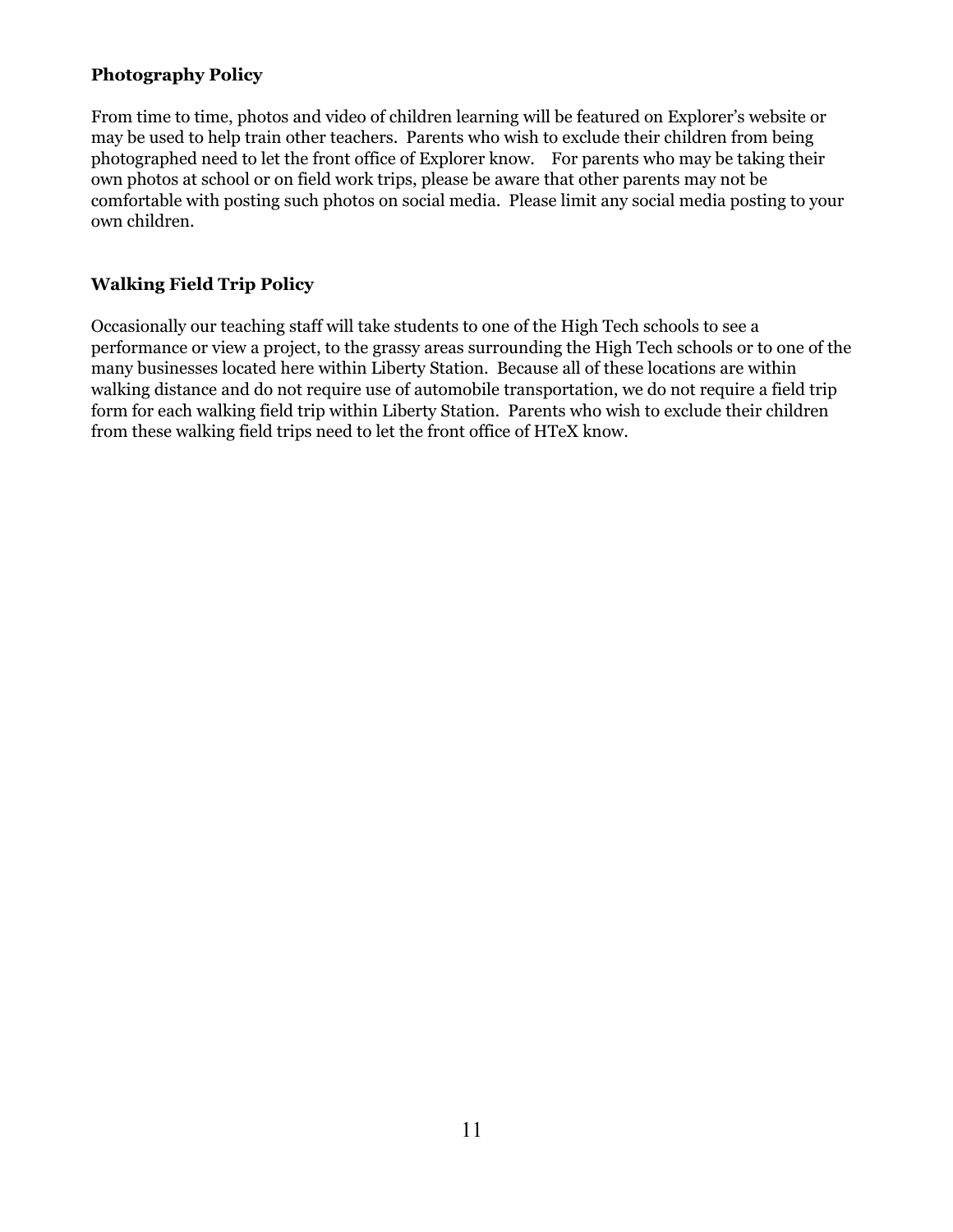# **HOMEWORK POLICY**

As a faculty we want to be fully sensitive to children's and families' needs for free time and also to do our best to prepare our students for future academic success.

- As a general rule, homework will not be assigned over weekends or holidays
- Children will be expected to read every night for pleasure
- $\bullet$  Teachers at different grade levels may assign specific amounts of reading
- There will be no homework in kindergarten
- First grade will have minimal homework, approximately two times per week
- Children will be given choice in how they practice necessary academic skills
- Teachers will give oral or written feedback to all children about their homework
- Homework will be accommodated for children who are in any way challenged and extensions will be given to those children who need them
- Should any child be stressed or working an excessive amount of time, please speak to the child's teacher immediately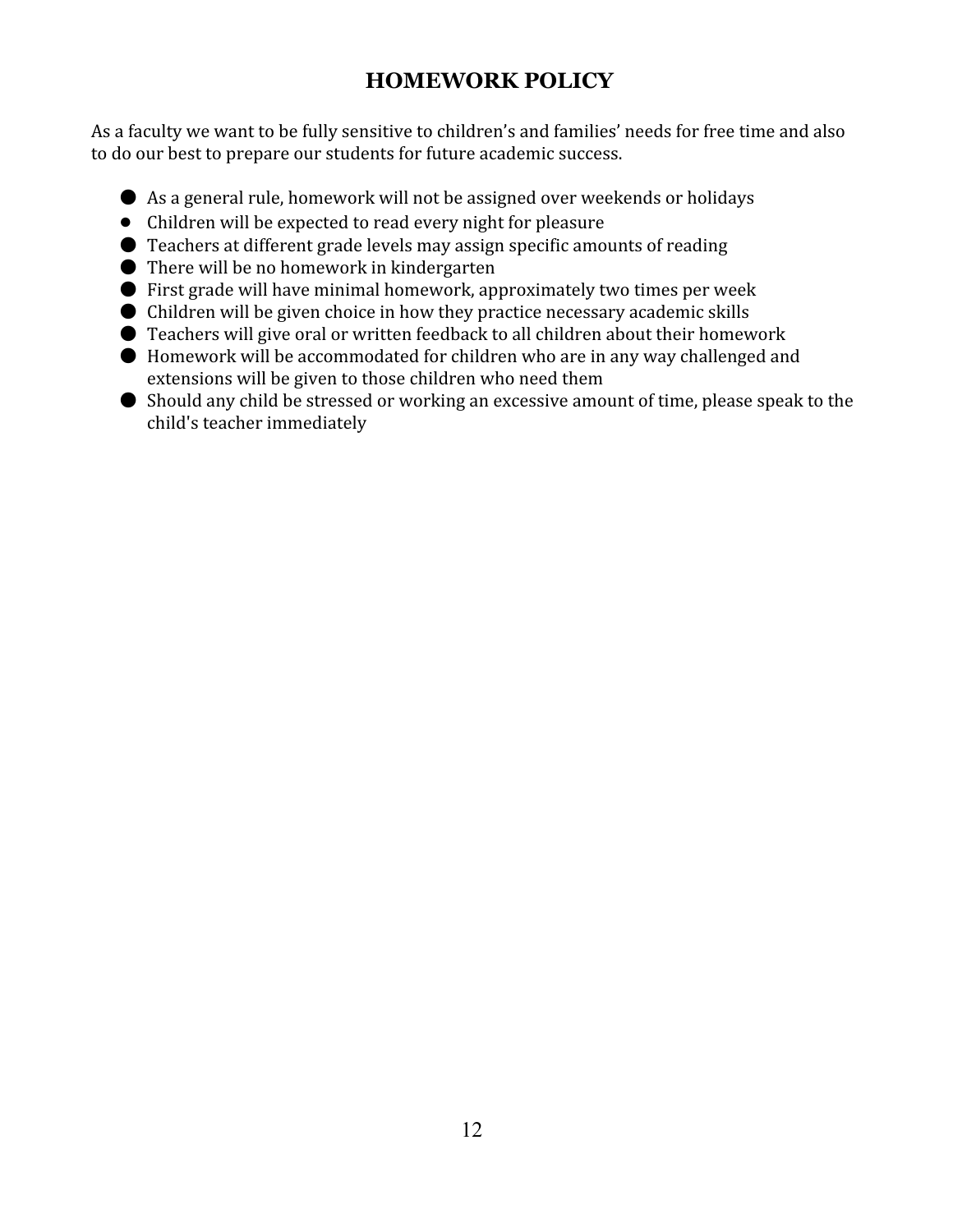# **DISCIPLINE PHILOSOPHY**

It is the goal of HTeX to provide experiences for children that teach them compassion, commitment, and concern for others. It is understood that children learn what they experience, and therefore all adults model appropriate behavior for children. The faculty at the school help children behave in ways that are conducive to learning and building community.

At Explorer, we are dedicated to helping children learn to meet their own needs while respecting the needs of others. Within each classroom, age-appropriate rules and consequences are decided upon in the beginning of the school year. Teachers form warm and positive relationships with their students, holding them to high standards of behavior.

Children and teachers decide upon rules together for their mutual benefit. They also decide upon solutions that will be helpful to all concerned should problems arise. When teachers make decisions without a student's input, they use firmness and kindness, dignity and respect.

It is our strong belief that while punishment may work in the short term to stop misbehavior immediately, long-range results may include resentment, revenge, rebellion, and/or retreat. Therefore, Explorer uses discipline that is respectful and not humiliating to children. Its purpose is to achieve long-range goals as well as responsibility and immediate cooperation. It is based upon mutuality and incorporates clear and firm expectations and respect for children so that a foundation for teaching life skills, good decision-making and self control is emphasized.

The main objective in assigning consequences for misbehavior is to assist children in making good choices, whether in the classroom, at lunch time, or during recess. When a child is **unsafe, interrupts learning, or clearly does not respect the needs of others**, the following course of action occurs:

- Children are reminded of the expected behavior and previously agreed-upon school standards
- Should the behavior continue, the teacher will conference with the child to determine good decision making
- When inappropriate behavior does not change, the Director will be consulted
- Finally, a conference will be called with the parent in order to assist the child in meeting the school's expectations for behavior

If at any time a child's behavior is unsafe or dangerous to himself/herself or to another child or teacher, the child may be sent home from school for at least the remainder of the school day.

HTe Explorer regards suspensions and expulsion as a last resort. However, should a child's behavior be dangerous to self or others, expulsion proceedings will occur according to the policies designated in the school's charter.

#### **SCHOOL WIDE RULES**

- Respect the needs and feelings of others
- Respect the norms and rules that have been agreed upon by the classroom community
- Use appropriate language and demonstrate concern for the property of teachers and peers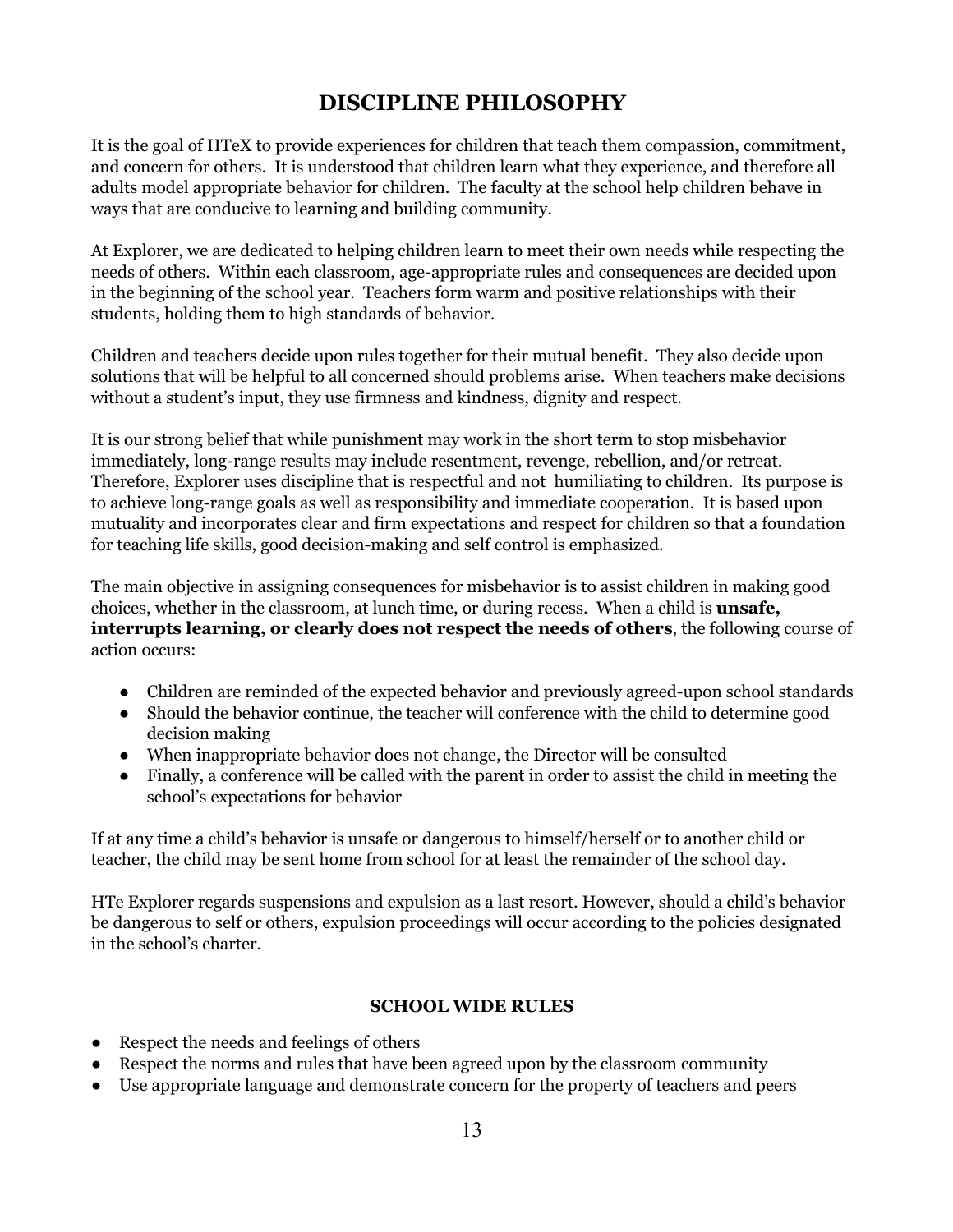- Be safe and be considerate of the safety of others
- Remain in the classroom or on school grounds unless permission is given by the teacher or administrator to leave

# **PARENT VOLUNTEER INFORMATION**

We welcome parents into our classrooms to assist the learning process. Explorer would not be the school it is today without its many dedicated volunteers. Volunteers at our school serve lunches; stuff envelopes; staff the library; tutor struggling readers; work in classrooms; go on field trips (see policy below); create art projects with children; and a myriad of other volunteer opportunities throughout the year.

Our goal is to help you make your experience one in which volunteers feel productive and valued. Therefore, we are asking parents who wish to give time to our classrooms to engage in the following process so that your involvement will be focused and worthwhile:

- Before volunteering in the classroom, you will need to attend a mandatory parent volunteer meeting. You will be notified of the time and date of this at the beginning of the school year in our weekly emails. This meeting is typically scheduled for the first week of October.
- Volunteers doing specific jobs, such as the library, Everyone A Reader or lunch service may be required to participate in additional training.
- We will begin parent assistance after the first six weeks of school.
- Teachers will coordinate volunteer times to accommodate both your needs as well as the needs of the classroom.
- It would be helpful if all parents who wish to work in our classrooms would read, *How to Talk so Kids Will Listen* by Faber and Mazlish before beginning to volunteer (available in the library and in the parenting bookstore).
- Prior to volunteering, the teacher will meet with you to clarify expectations and goals.

In addition, before you can volunteer your time at Explorer, we will need the following:

- All Explorer volunteers must provide the office with documentation of a negative TB test (TB tests are valid for up to 4 years) and a copy of some form of photo ID. Explorer's office staff ensures that all TB records are up-to-date and they also screen volunteers against Megan's List, a list of registered child offenders.
- In addition, volunteers who are working one on one with children or who are not a family member of an Explorer student will be required to do a criminal background check (LiveScan). Forms to initiate this check are available at the Explorer School front office.

We appreciate your willingness to contribute to Explorer's learning community. We look forward to working together.

### **Driving for Field Trips/Accompanying Students**

We welcome the help of parents and guardians who would like to volunteer to drive and/or chaperone for field trips and other off-site activities. Without the help of volunteer drivers and chaperones like you, our field trips and other outside activities would not be possible. We thank you very much for giving your time and support to these important off campus activities.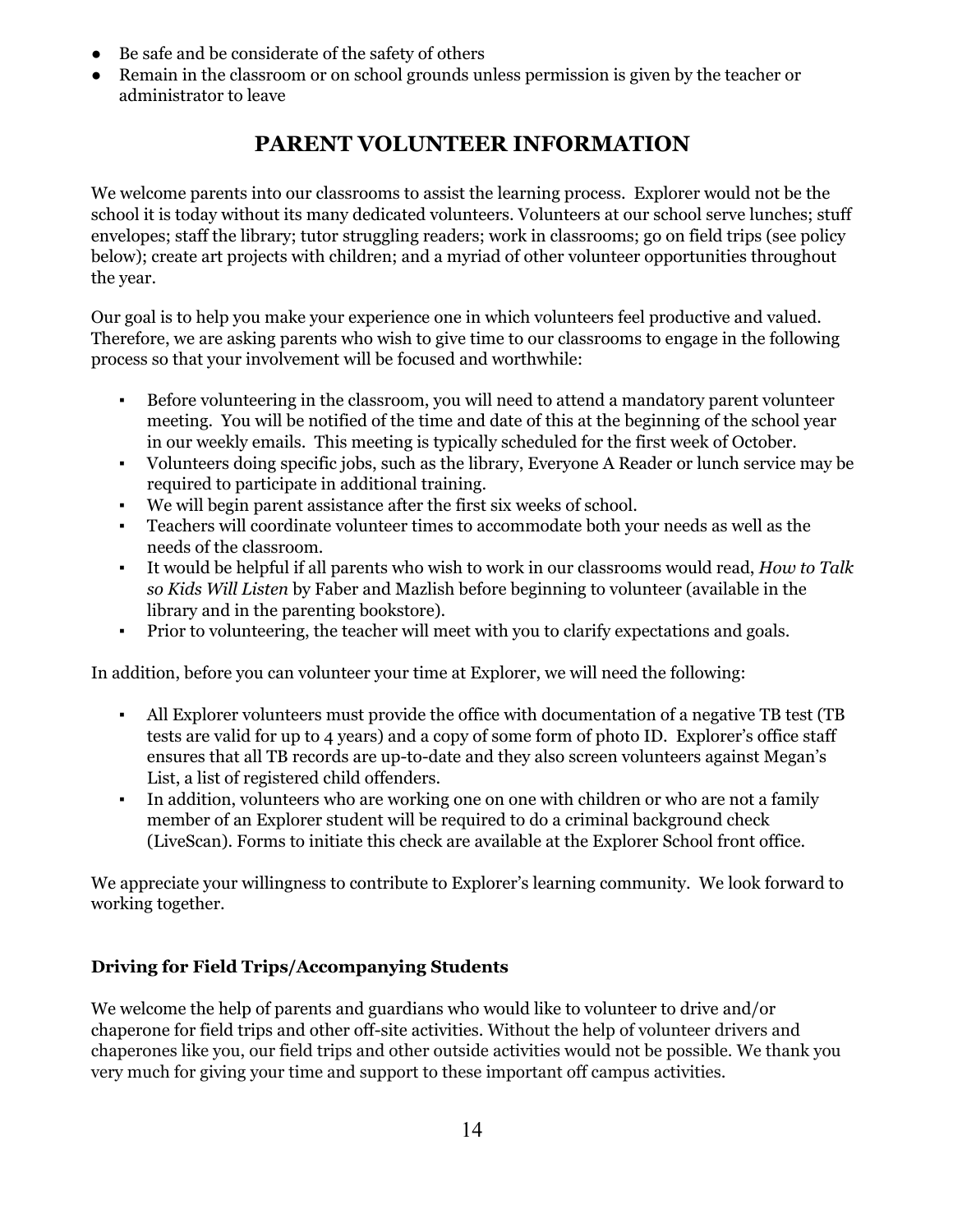- In order to drive on a field trip, Explorer requires that all volunteer drivers provide a copy of the following to the Explorer School front office:
	- o Current driver's license
	- o Current auto insurance card and Liability declarations.
	- o Current vehicle registration
	- o Volunteers who are not a family member of an Explorer student will be required to do a criminal background check (LiveScan). Forms to initiate this check are available at the Explorer School front office.
- Volunteer drivers/chaperones must be at least 18 years old.
- Please bring a cell phone with you when driving and/or chaperoning for safety reasons. Before leaving the campus, exchange phone numbers with the teacher in charge of the field trip. In case of illness or emergency, please notify the school immediately at 619-795-3600.
- Only those parents who have signed up in advance as drivers or chaperones may attend, unless otherwise stated by the teacher.
- Only the children enrolled in the class or activity may attend. Guests or siblings may not attend a field trip unless the trip is organized as a special family event and other siblings or guests are specifically invited. Please do not make arrangements for additional family or friends to meet you at the field trip or event site. The first responsibility of each chaperone is to the students being supervised.
- Some parents have expressed concern about the content of music, hand-held games or movies in cars. Please err on the side of caution.
- When you arrive at the field trip site, please remind the students in your car that they must stay close by you, and walk together to the meeting point.
- Help the children in your group direct their attention to the teacher when instructions are being given.
- Remind the students in your group to use quiet voices, move calmly, and stay on the pathways. It's okay to be directive at this point. If a child is not responding to your messages, please let the teacher know.
- Please do not shop or purchase treats unless the teacher has specifically given permission. Buying treats takes the children's focus away from the academic learning, and brings up fairness issues.
- Please avoid getting into extended discussions with other parents. The children benefit most from 100% of your attention to the learning and management issues.
- If the class separates into individual groups, please meet back at the appointed place promptly. Let the teacher know you are there and remind him/her of the number of students you have.
- Students are to return with the same person and vehicle that transported them. Exceptions to this can be made only by the teacher. Exceptions are generally reserved for emergency situations only.
- Please drive directly back to school without making any stops. If you arrive back at Explorer before the teacher does, please walk with the children quietly to their classroom. Tell them they can relax quietly while they wait, or read a book until the teacher arrives.

If you have questions about any aspect of the field trip, expectations of drivers/chaperones, or expectations for student behavior, please ask for assistance from the teacher.